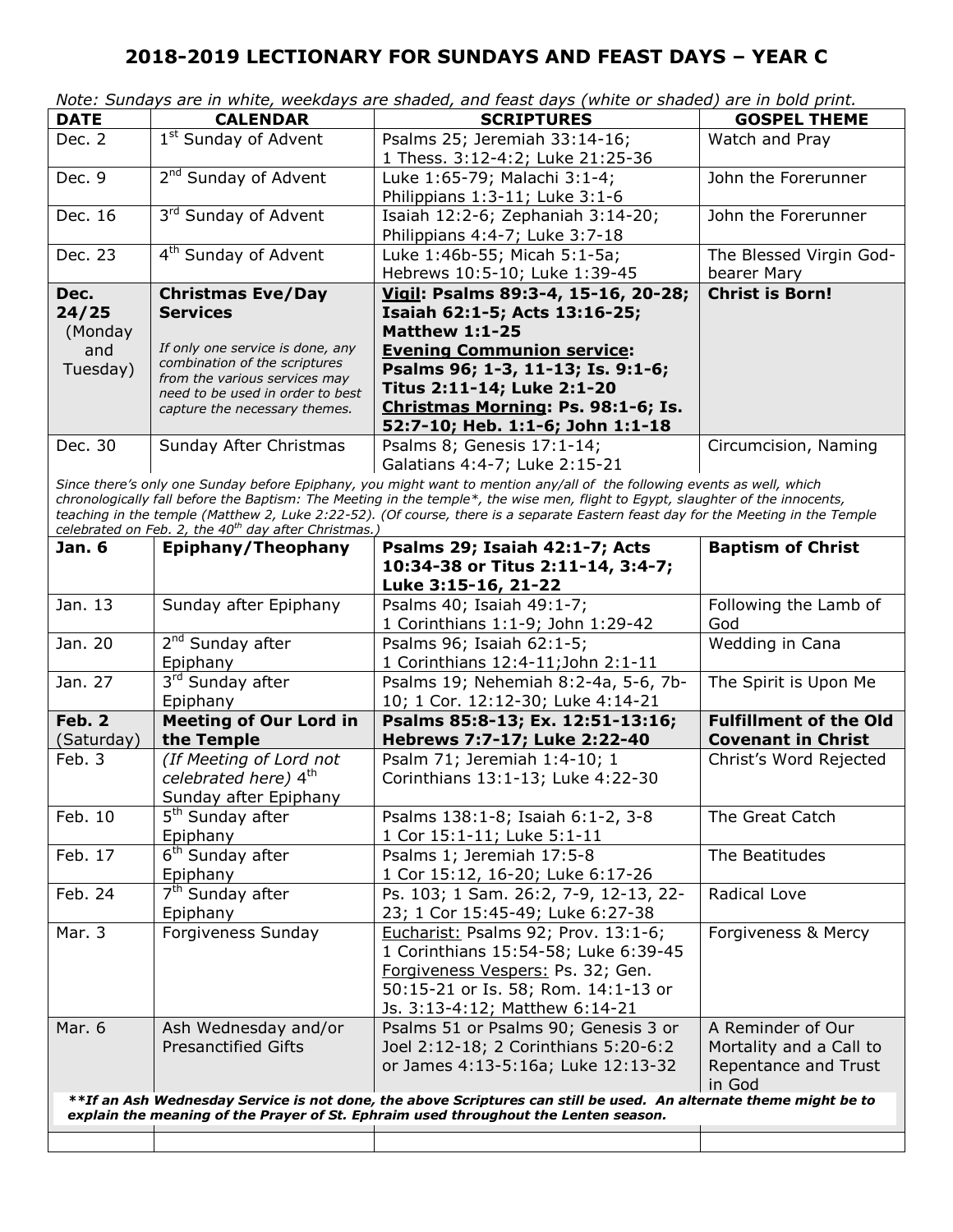| Mar. 10              | 1 <sup>st</sup> Sunday of Lent                                 | Psalms 91; Deuteronomy 26:1-11;<br>Romans 10:5-13; Luke 4:1-13                                                                                                                               | Testing in wilderness                                 |
|----------------------|----------------------------------------------------------------|----------------------------------------------------------------------------------------------------------------------------------------------------------------------------------------------|-------------------------------------------------------|
| Mar. 13<br>(Wed.)    | Presanctified Gifts/<br>Zacchaeus                              | Luke 19:1-10                                                                                                                                                                                 | <b>Desire</b>                                         |
| Mar. 17              | 2 <sup>nd</sup> Sunday of Lent                                 | Psalms 27; Genesis 15:5-12, 17-18;<br>Philippians 3:17-4:1; Luke 9:28b-36                                                                                                                    | Transfiguration                                       |
| Mar. 20<br>(Wed.)    | Presanctified Gifts/<br>The Publican & Pharisee                | Luke 18:10-14                                                                                                                                                                                | <b>Humility</b>                                       |
| Mar. 24              | (If Annunciation not<br>celebrated here) 3rd<br>Sunday of Lent | Psalms 50; Exodus 3:1-15;<br>1 Cor. 10:1-6, 10-12; Luke 13:1-9                                                                                                                               | Repent and Be Fruitful                                |
| March 25<br>(Monday) | <b>The Annunciation of</b><br>the Mother of God                | Magnificat (Lk. 46b-55); Is. 7:10-<br>14; Heb. 10:4-10; Luke 1:26-38                                                                                                                         | <b>Gabriel announces</b><br><b>Mary as God-bearer</b> |
| Mar. 27<br>(Wed.)    | Presanctified Gifts/<br>The Prodigal Son                       | Luke 15:1-3, 11-32                                                                                                                                                                           | Return                                                |
| Mar. 31              | 4 <sup>th</sup> Sunday of Lent                                 | Psalms 34; Joshua 5:9-12;<br>2 Cor. 5:17-21; Luke 15:1-3, 11-32                                                                                                                              | Prodigal Son                                          |
| Apr. 3<br>(Wed.)     | Presanctified Gifts/<br>The Last Judgement                     | Matthew 25:31-46                                                                                                                                                                             | Love                                                  |
| Apr. 7               | 5 <sup>th</sup> Sunday of Lent                                 | Psalms 126; Isaiah 43:16-21;<br>Philippians 3:8-14; John 8: 1-11                                                                                                                             | Pardon and Power to<br>turn from sin                  |
| Apr. 10              | Presanctified Gifts/<br>The Paralytic                          | Mark 2:1-12                                                                                                                                                                                  | Healing and<br>Forgiveness in Christ                  |
| Apr. 14              | <b>Palm Sunday</b>                                             | Psalms 118:1-4, 14-29; Zephaniah<br>3:14-17 & Zechariah 9:9-10;<br>Philippians 2:5-11; Luke 19:29-40                                                                                         | <b>Triumphal Entry</b>                                |
| Apr. 17              | Holy Wednesday Unction<br>Service                              | Psalms 143; Job 2:1-10; Rom.12:1-3<br>or 2 Cor. 6:16-7:1; Matthew 26:6-16                                                                                                                    | Anointing at Bethany<br>and Plotting of Judas         |
| Apr. 18              | Holy Thursday                                                  | Eucharist: Psalms 23 or 116:12-19;<br>Exodus 12:1-14; 1 Cor. 11:23-32;<br>Matthew 26:2-29<br>Ft Washing: Jn. 13:1-15 or Chs. 13-17<br>Betrayal: John 18:1-27                                 | Mystical Supper, Foot<br>washing, Betrayal            |
| Apr. 19              | Holy Friday                                                    | Crucifixion: Psalms 22 or 31:1-5, 11-<br>16; Isaiah 52:13-54:1, Hebrews 4:14-<br>16, 5:7-9 or 1 Cor. 1:18-2:2; Matthew<br>27:27-54<br><b>Burial: Matthew 27:57-66</b>                        | Crucifixion and Burial                                |
| Apr. 20              | Holy Saturday                                                  | Ps. 88; Job. 19:23-27a, Dan. 3:13-25,<br>Jonah 1:17-2:10; 1 Peter 1:3-9;<br>Matthew 12:38-42 and/or 27:50-54                                                                                 | Bright Sadness at its<br>Climax                       |
| <b>Apr. 21</b>       | <b>Easter</b>                                                  | Vigil Readings: Ps. 16/33; Gen. 1-<br>3; Gen. 22:1-18; Ex. 14; Ezek. 36;<br>Ezek. 37:1-14; Lk. 24:1-12<br>Eucharist: 118:1-2, 10-24; Acts<br>10:34-43; Colossians 3:1-4; John<br>$20:1 - 18$ | <b>He is Risen!</b>                                   |
| April 28             | 2 <sup>nd</sup> Sunday of Easter                               | Psalms 118:1-14; Acts 5:12-16;<br>Revelation 1:9-19; John 20:19-31                                                                                                                           | Sunday of St. Thomas                                  |
| May 5                | 3rd Sunday of Easter                                           | Psalms 30; Acts 5:27-42;<br>Revelation 5:11-14; John 21:1-19                                                                                                                                 | Post-resurrection<br>Appearance                       |
| May 12               | 4 <sup>th</sup> Sunday of Easter                               | Psalms 100; Acts 13:43-52;                                                                                                                                                                   | Shepherd and sheep                                    |
|                      |                                                                | Revelation 7:9-17; John 10:22-30                                                                                                                                                             |                                                       |
| May 19               | 5 <sup>th</sup> Sunday of Easter                               | Psalms 145; Acts 14:21-27;<br>Revelation 21:1-5a; John 13:31-35                                                                                                                              | Command to Love                                       |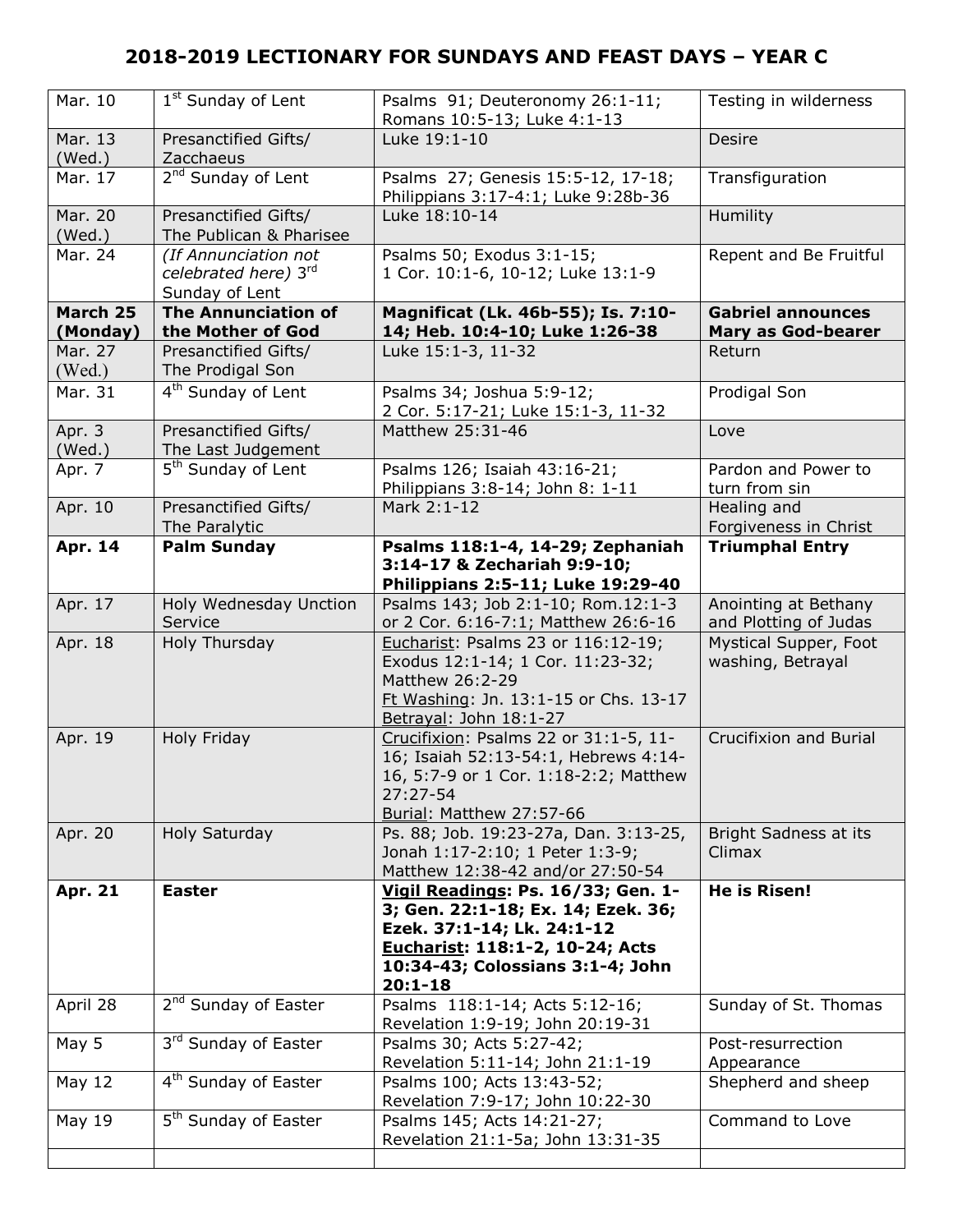| May 26                        | 6 <sup>th</sup> Sunday of Easter                       | Psalms 67; Acts 15:1-2, 22-29;<br>Rev. 21:10-14, 22-27; John 14:18-29                                                                                                                                                | Promise of the Spirit                              |
|-------------------------------|--------------------------------------------------------|----------------------------------------------------------------------------------------------------------------------------------------------------------------------------------------------------------------------|----------------------------------------------------|
| <b>May 30</b><br>(Thursday)   | <b>Ascension of Our Lord</b>                           | Psalms 47; Acts 1:1-12;<br>Ephesians 1:17-23; Luke 24:44-53                                                                                                                                                          | <b>Christ Raises</b><br><b>Humanity to Glory</b>   |
| June 2                        | (If Ascension not                                      | Psalms 97; Acts 7:55-60;                                                                                                                                                                                             | Christ Prays for Unity                             |
|                               | celebrated here) Last/7 <sup>th</sup>                  | Revelation 22:12-20; John 17:20-26                                                                                                                                                                                   |                                                    |
|                               | Sunday of Easter                                       |                                                                                                                                                                                                                      |                                                    |
| June 9                        | <b>Pentecost</b>                                       | Vigil Readings: Psalms 104:24-34;<br>Gen. 11:1-9 or Ex. 19:3-8, 16-20 or<br>Ezekiel 37:1-4 or Joel 3:1-5;<br>Romans 8:22-27; John 7:37-39<br>Eucharist: Ps. 104:24-34; Acts 2:1-<br>11; 1 Cor 12:1-13; John 20:19-23 | The Descent of the<br><b>Spirit</b>                |
| June 16                       | <b>Trinity Sunday</b>                                  | Psalms 8; Proverbs 8:22-31;<br>Romans 5:1-5; John 16:1-15                                                                                                                                                            | Ministry of Trinity                                |
| June 23                       | 2 <sup>nd</sup> Sunday after                           | Psalms 117:1-2; 1 Kings 8:41-43;                                                                                                                                                                                     | Healing of Centurion's                             |
|                               | Pentecost                                              | Galatians 1:1-2, 6-10; Luke 7:1-10                                                                                                                                                                                   | Slave                                              |
| June 30                       | $3rd$ Sunday after                                     | Psalms 30; 1 Kings 17:17-24;                                                                                                                                                                                         | Jesus Raises the Widow                             |
|                               | Pentecost                                              | Galatians 1:11-24; Luke 7:11-17                                                                                                                                                                                      | of Nain's Son                                      |
| July 7                        | $\overline{4^{th}}$ Sunday after                       | Psalms 32; 2 Samuel 12:7-13;                                                                                                                                                                                         | Harlot, Forgiven much,                             |
|                               | Pentecost                                              | Galatians 2:16-21; Luke 7:36-50                                                                                                                                                                                      | Loves much                                         |
| July 14                       | 5 <sup>th</sup> Sunday after<br>Pentecost              | Ps. 22:22-31; Zech. 12:10-11, 13:1;<br>Galatians 3:23-29; Luke 8:26-39                                                                                                                                               | Demoniac Delivered                                 |
| July 21                       | 6 <sup>th</sup> Sunday after                           | Psalms 16; 1 Kings 19:16-21;                                                                                                                                                                                         | Following in Sincerity                             |
|                               | Pentecost                                              | Galatians 5:1, 13-18; Luke 9:51-62                                                                                                                                                                                   |                                                    |
| July 28                       | 7 <sup>th</sup> Sunday after                           | Psalms 66:1-12, 16-20; Isaiah 66:10-                                                                                                                                                                                 | The Harvest is Plentiful                           |
|                               | Pentecost                                              | 14; Galatians 6:14-18; Luke 10:1-20                                                                                                                                                                                  |                                                    |
| Aug. 4                        | (If Transfiguration not                                | Ps. 69:5-18, 30-36; Deut. 30:11-20;                                                                                                                                                                                  | The Good Samaritan                                 |
|                               |                                                        |                                                                                                                                                                                                                      |                                                    |
|                               | celebrated here) 8 <sup>th</sup>                       | Colossians 1:11-20; Luke 10:25-37                                                                                                                                                                                    |                                                    |
|                               | Sunday after Pentecost                                 |                                                                                                                                                                                                                      |                                                    |
| <b>Aug. 6</b>                 | Transfiguration                                        | <b>Psalms 104; Daniel 7:9-14;</b>                                                                                                                                                                                    | <b>Christ's eternal</b>                            |
| (Tuesday)                     |                                                        | 2 Peter 1:16-19; Luke 9:28-36                                                                                                                                                                                        | reality and our hope                               |
| Aug. 11                       | 9 <sup>th</sup> Sunday after                           | Psalms 15; Genesis 18:1-10a;                                                                                                                                                                                         | Mary & Martha                                      |
|                               | Pentecost                                              | Colossians 1:24-29; Luke 10:38-42                                                                                                                                                                                    |                                                    |
| <b>Aug. 15</b>                | The Dormition of the                                   | Psalms 132; Gen. 28:10-17; Phil.                                                                                                                                                                                     | <b>The Blessed Mary</b>                            |
| (Thursday)                    | <b>God-bearer Mary</b>                                 | 2:5-11; Lk. 10:38-42, 11:27-28                                                                                                                                                                                       | enters heaven                                      |
| Aug. 18                       | (If Dormition not<br>celebrated here) 10 <sup>th</sup> | Psalms 138; Genesis 18:20-33;<br>Colossians 2:8-15; Luke 11:1-13                                                                                                                                                     | Our Father/Acceptable<br>Prayer                    |
|                               | Sunday after Pentecost                                 |                                                                                                                                                                                                                      |                                                    |
| Aug. 25                       | $11th$ Sunday after<br>Pentecost                       | Psalms 95; Ecclesiastes 1:2, 2:20-23;<br>Colossians 3:1-11; Luke 12:13-21                                                                                                                                            | <b>Richness Toward God</b>                         |
| Sept. 1                       | 12 <sup>th</sup> Sunday after                          | Psalms 33; Isaiah 61:1-11;                                                                                                                                                                                           | Receiving the Kingdom                              |
|                               | Pentecost                                              | Hebrews 11:1-2, 8-19; Luke 12:32-48                                                                                                                                                                                  |                                                    |
| Sept. 8                       | (If Nativity of God-bearer                             | Psalms 40; Jeremiah 38:1-13;                                                                                                                                                                                         | The Great Divide                                   |
|                               | not celebrated here) 13th                              | Hebrews 12:1-4; Luke 12:49-53                                                                                                                                                                                        |                                                    |
|                               | Sunday after Pentecost                                 |                                                                                                                                                                                                                      |                                                    |
| Sept. 8                       | <b>Nativity of the Mother</b>                          | Psalms 45; Micah 5:1-4; Romans                                                                                                                                                                                       | <b>Birth of the Birth-</b>                         |
|                               | of God                                                 | 12:1-13; Matthew 1:1-23                                                                                                                                                                                              | giver                                              |
| <b>Sept. 14</b><br>(Saturday) | <b>Exaltation of the Cross</b>                         | Psalms 116; Numbers 21:4-9; 1<br>Corinthians 1:18-24; John 19:6-35<br>or 3:14-21 or 12:31-36a                                                                                                                        | <b>Glory and Victory in</b><br>the Cross of Christ |
| Sept. 15                      | (If Exaltation of Cross not                            | Psalms 117; Isaiah 66:18-21;                                                                                                                                                                                         | Recognized by God                                  |
|                               | celebrated here) 14th                                  | Hebrews 12:5-13; Luke 13:22-30                                                                                                                                                                                       |                                                    |
|                               | Sunday after Pentecost                                 |                                                                                                                                                                                                                      |                                                    |
| Sept. 22                      | 15 <sup>th</sup> Sunday after<br>Pentecost             | Psalms 68:4-10, 19-20; Ruth 2:1-13;<br>Hebrews 12:18-24; Luke 14:1, 7-14                                                                                                                                             | Humility and Reward                                |